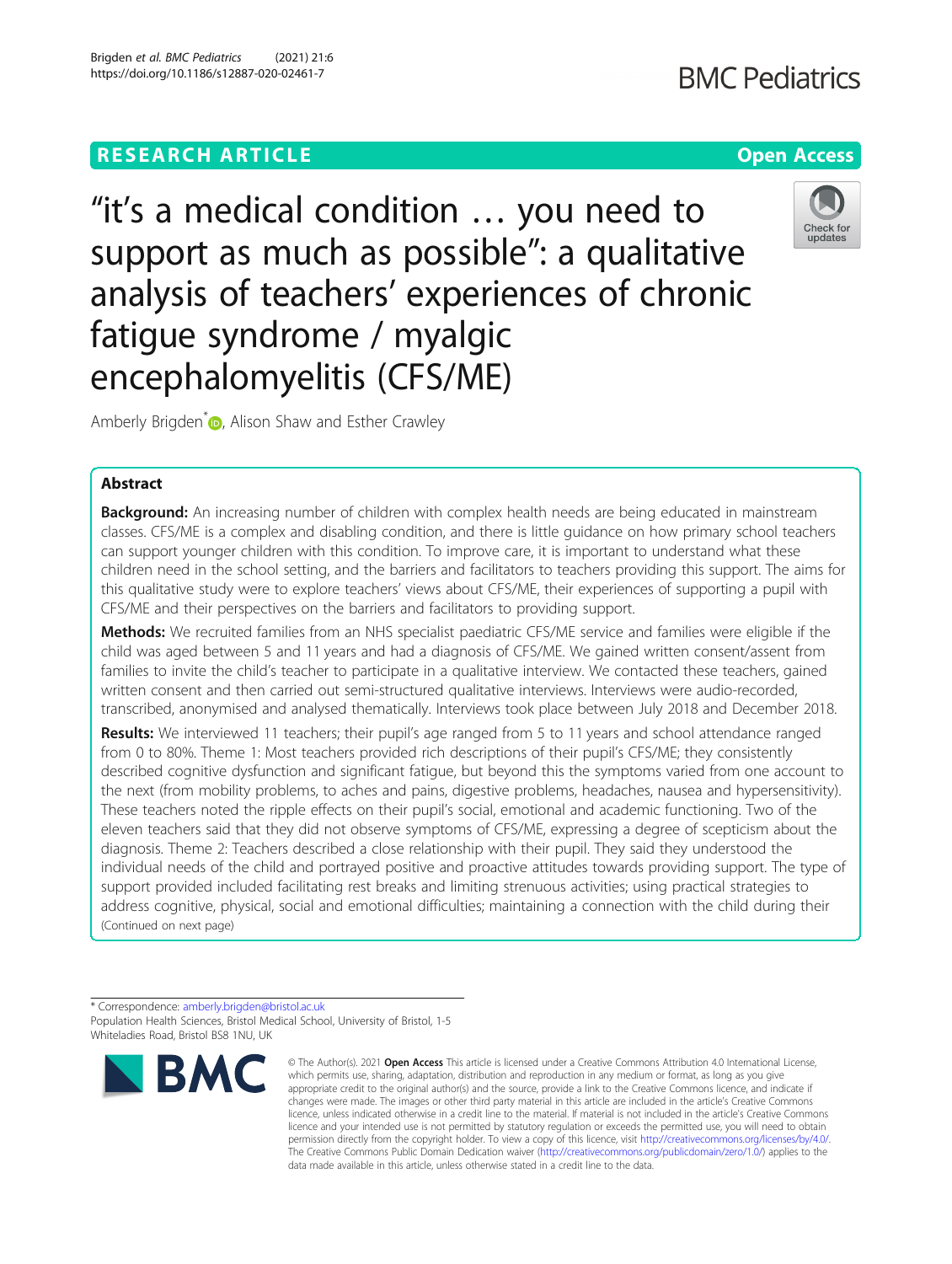## (Continued from previous page)

absences from school; and encouraging the child to talk about their health and wellbeing. Teachers noted that receiving formal confirmation of the child's diagnosis enabled them to put this support in place. Theme 3: The adaptations they described were often intuitive, rather than being based on a knowledge of CFS/ME. Teachers wanted more resources to increase their understanding of the condition and its management.

**Conclusions:** Primary school teachers want to provide effective support for children with CFS/ME. Clinical services should consider working in collaboration with teachers to equip them with evidence-based strategies for CFS/ME management in the primary school setting.

Keywords: CFS/ME, Myalgic encephalomyelitis, Chronic fatigue syndrome, Paediatrics, Qualitative research methods, Primary schools, Teachers

# Background

Between 13 and 27% of children are affected by one or more chronic health conditions [[1](#page-8-0)], and the prevalence is increasing [[2,](#page-8-0) [3\]](#page-8-0). Chronic health conditions affect many aspects of the child's life, with consequences that endure into adulthood [[4\]](#page-8-0). Chronic health conditions can be managed with evidence-based behavioural interventions. Examples include incontinence interventions which promote adaptive drinking and voiding behaviours (Urotherapy) [\[5](#page-8-0)], activity management interventions for paediatric CFS/ME [\[6](#page-8-0)], and diabetes interventions which focus on promoting blood glucose monitoring, selection of healthy food choices, and adherence to insulin therapy or other medications [[7\]](#page-8-0). Behavioural interventions have the potential to improve symptom management, reduce physical disability and improve emotional and social functioning [[8](#page-8-0)–[10\]](#page-8-0).

Younger, primary school-aged children (5–11-years) typically do not have the capacity to manage their treatment plans independently. They depend on the adults around them for support [[11](#page-8-0)], and as children spend a significant amount of time at school, this includes reliance on their teacher. In the UK, an increasing number of children with chronic health conditions are being educated in mainstream classrooms, and school are mandated to provide support. UK education policy promotes inclusive education, the equality act (2010) states that reasonable adjustments must be made to alleviate disadvantage, and section 100 of the Children and Families Act (2014) places a duty on governing bodies to make arrangements to support children with medical needs. Despite this, these children are often not supported adequately at school [\[12](#page-8-0)].

Managing a chronic health condition is a significant responsibility for teachers, and they face barriers in this role. This includes gaps in their knowledge, concerns about the risk and responsibility of managing a condition, large class sizes, the burden of the curriculum, a lack of training and resources, and a lack of inter-agency communication [\[13,](#page-8-0) [14\]](#page-8-0). For each health problem the teacher encounters, they need condition-specific knowledge and skills [\[15\]](#page-8-0). Therefore, for any particular condition, it is important to ascertain what information teachers require, what actions they can take to support the child and the barriers and facilitators to the teacher providing the necessary support. To understand this, it is essential to capture the views of school staff [\[16](#page-8-0)].

Paediatric CFS/ME is a complex condition that includes a range of symptoms such as debilitating fatigue, pain and nausea [\[17\]](#page-8-0). Approximately 0.1–2% of adolescents are affected by CFS/ME [[18\]](#page-8-0). It is less common in primary school age (5–11 years), but the prevalence in this younger age-group is unknown. Primary schoolaged children with CFS/ME are significantly disabled by the condition; with low levels of school attendance and high levels of fatigue, anxiety, physical disability and pain [[19\]](#page-8-0). The National Institute for Health and Clinical Excellence (NICE) guidelines recommend cognitive and behavioural interventions which help with management of activity, sleep, symptoms and co-morbidities, such as mood disorders and pain. NICE guidelines state that schools should be involved in treatment [[17](#page-8-0)], but they fail to provide details on how to implement this in practice, nor do they address the specific issues of working with primary schools. Research focusing on adolescent populations suggests that school staff should support paediatric CFS/ME by being informed about the disease, recognising symptoms in the student, educating other staff and families, and facilitating adaptations in the school environment and educational curriculum [\[20](#page-8-0)]. However, secondary schools are often confused about the nature, origin and cause of the illness [\[21](#page-8-0)], and often hold unrealistic expectations of what the child can do [[22\]](#page-8-0). Health professionals and families report that schools vary in their attitudes and the support they provide to children with CFS/ME [\[22](#page-8-0)]. We are not aware of any research specifically focusing on CFS/ME in the primary school setting.

We do not know enough about the teacher's experience of supporting a younger child with CFS/ME. The aims of this qualitative study were to explore teachers' views about CFS/ME, their experiences of supporting a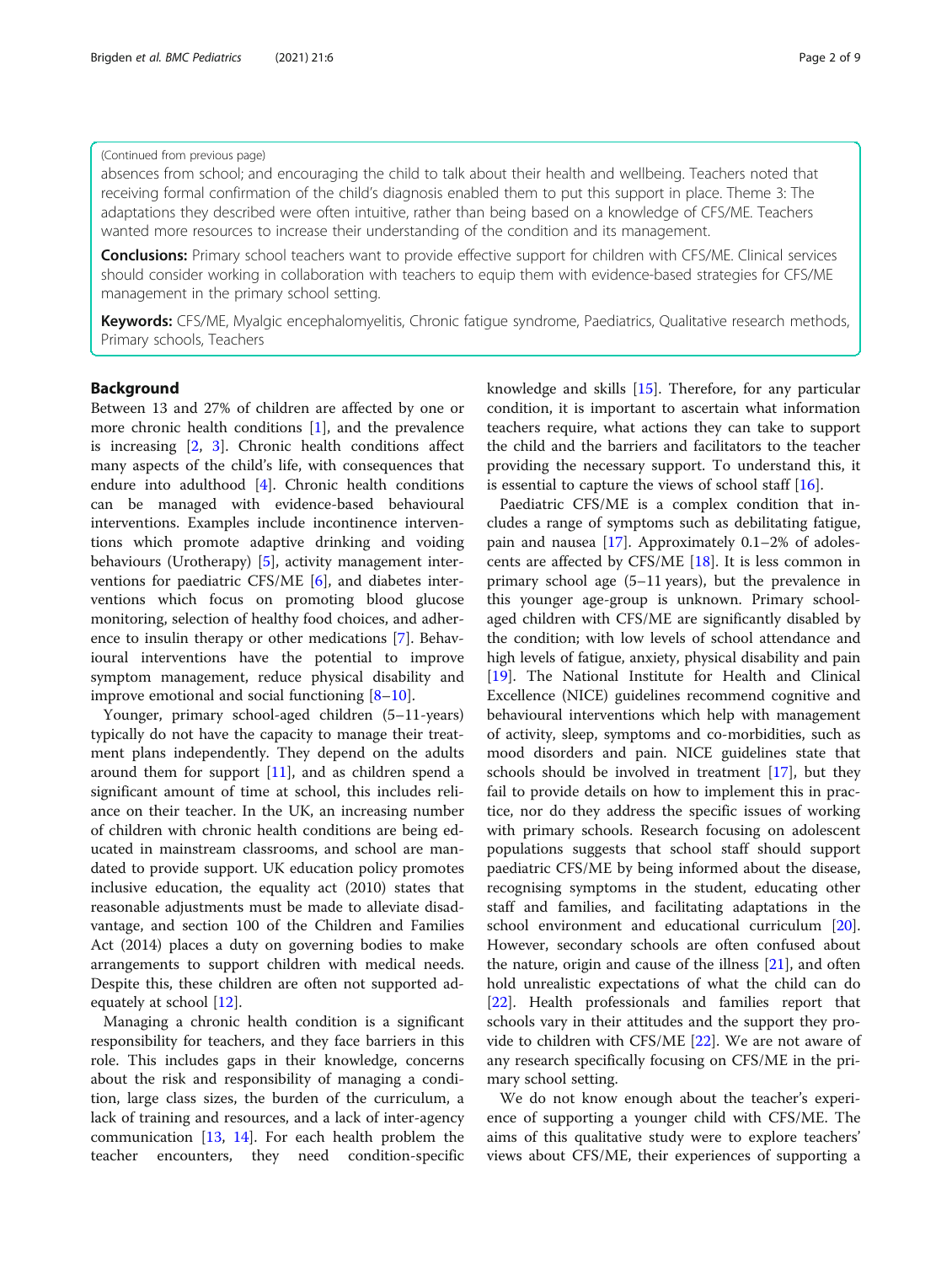pupil with CFS/ME and their perspectives on the barriers and facilitators to providing support.

#### Methods

# Design

We undertook qualitative interviews to gather the views of school staff who had experience of supporting a primary school-aged child (5–11-years) with CFS/ME.

# Participants and recruitment

We recruited teachers of children taking part in the EX-PLORER study. The EXPLORER study was a longitudinal cohort study exploring the epidemiology of CFS/ ME in younger children, with integrated qualitative methods to explore the lived experiences of stakeholders. We recruited families from a specialist NHS paediatric CFS/ME service. Families were eligible if the child had a confirmed diagnosis of CFS/ME [\[17](#page-8-0)] and was aged 5–11-years.

The qualitative element was initially designed to explore the experiences of families and clinicians. As the qualitative interviews progressed, we recognised the need to explore the views of school staff, and so we amended the protocol to allow us to interview teachers.

We provided families with a participant information sheet about the school qualitative study. This included information sheets designed for parents/carers, children aged 5–7 years and children aged 8–11 years. We explained that the school qualitative interviews were an optional element of the study. If families wished to take part, we gained written consent from parents/carers and written assent from children aged 8–11 years. For children aged 5–7 years, we did not take formal written assent, [[23](#page-8-0), [24](#page-8-0)] but we involved children in recruitment discussions, checked for a clear signal that they were willing to take part and used an "ethical radar" [\[25\]](#page-8-0), to attend to verbal and behavioural signs that the child did not wish to participate. The participant information sheets and consent/ assent processes were developed in consultation with a young person advisory group. Fifty-six percent of the families ( $n = 28/50$ ) consented to the school qualitative study.

After gaining consent from families, we contacted the school that was detailed in the participant's clinical notes (information provided by the family at their initial assessment with the clinical service). We sent the school a participant information sheet, and we followed this up with a telephone call to offer further information and answer questions. We did not ask the family to specify a point of contact within the school, and therefore we worked with the school to identify the staff member who would participate in the study (typically the child's class teacher). If school staff wished to take part, we arranged a meeting (either at the school or at the university), and we obtained full written consent. School staff could have any professional role, but to be eligible, they had to have direct experience of supporting the pupil with CFS/ME. The interviewer clarified that their role was that of a researcher, and not a clinician. They made teachers aware that they would not disclose any personal/ clinical information about the pupil, and the teacher was advised to contact the clinical service should they wish to have a clinical discussion about the pupil.

# Procedure

The lead author (AB) conducted one-to-one face-to-face interviews using a semi-structured topic guide [[26\]](#page-8-0) (see Additional file [1](#page-7-0) for the topic guide). The topic guide was based on the literature on the management of chronic health conditions within schools, our previous qualitative work with young children with CFS/ME and our research aims. The topic guide included open questions with prompts, designed to explore: participants' knowledge of CFS/ME, how the pupil with CFS/ME presented in the classroom, how the teacher approached the management of CFS/ME, facilitators and barriers to providing support, and issues surrounding communication with the specialist CFS/ME service. Participants were invited to add anything not covered by the topic guide, and were encouraged to talk for as long as they needed. The topic guide was iterative, and we amended these as the interviews progressed. For example, we noted that during the interviews, teachers tended to give a positive presentation of the teacher's role in supporting the child with CFS/ME. We wanted to "get below the surface" [[26\]](#page-8-0), and explore both the positives and the challenges. Thus, in a second iteration of the topic guide, we included more prompts to explicitly ask about the challenges, framed in a non-judgmental way to put teachers at ease. We audio-recorded interviews using an encrypted digital recorder. Audio recordings were then transcribed verbatim and anonymised.

We used purposive sampling [\[27](#page-8-0)], maintaining a recruitment framework to ensure diversity in the pupils' ages and their self-reported levels of school attendance. We considered sample size throughout data collection and analysis. We ceased recruitment when we believed new interviews were no longer adding additional insights for the aims of the analysis (pragmatic saturation)  $[28]$  $[28]$ , with the acknowledgment that qualitative data is rich and complex and that there is always potential for additional interviews to add additional insight [\[28](#page-8-0)]. We also considered "information power" [\[29](#page-8-0)]; whether the sample was sufficiently diverse and the data of sufficient quality to answer the research questions.

## Analysis

We imported transcripts into the qualitative data management software Nvivo [[30\]](#page-8-0). We used thematic analysis,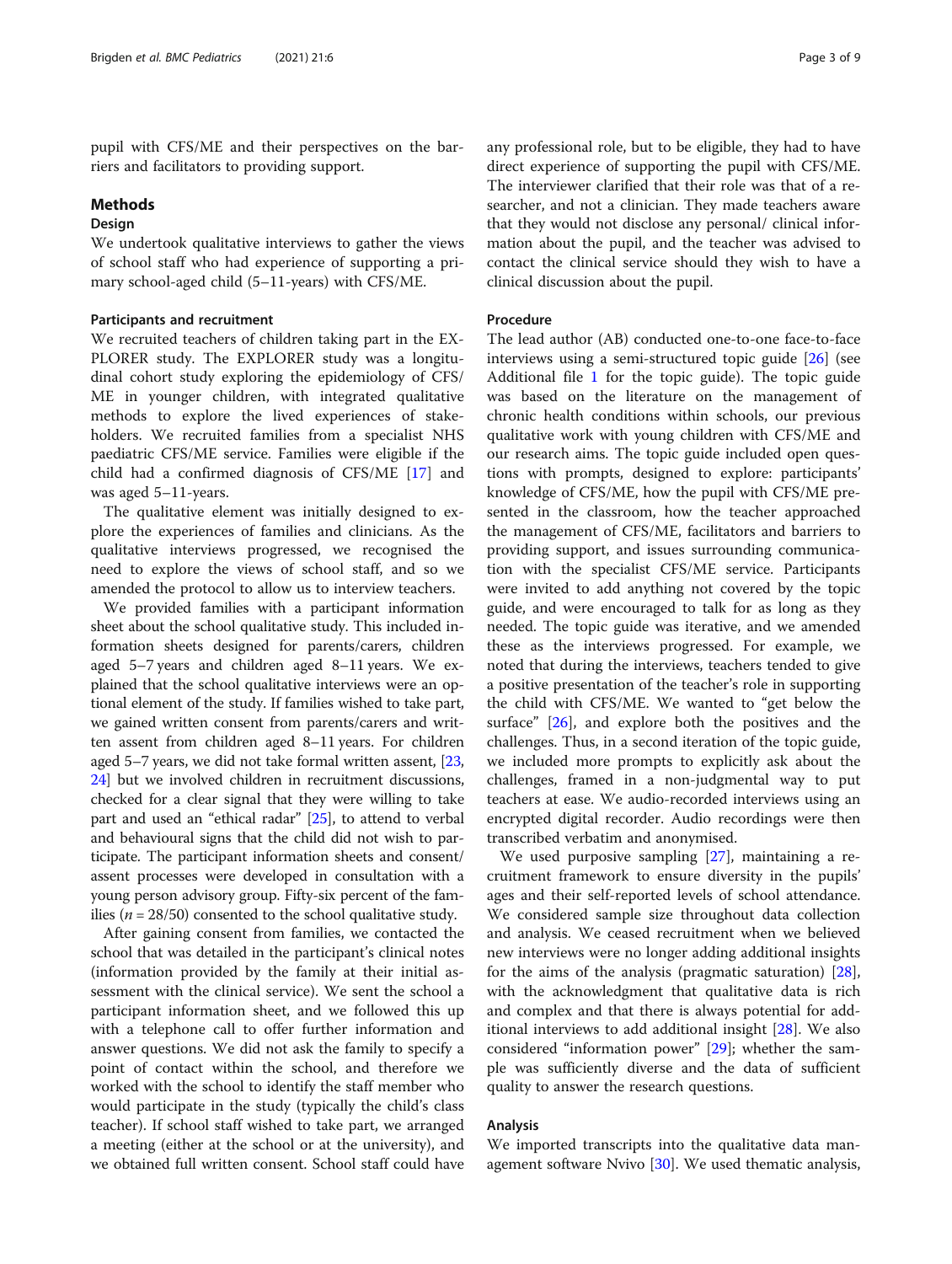informed by the stages proposed by Braun & Clarke [[31\]](#page-8-0). Analysis was ongoing and iterative, commencing soon after each interview, with early analysis shaping the data gathered in subsequent interviews. The lead author (AB) analysed all transcripts. To begin, each transcript was reviewed in its entirety to gain familiarity with the interview as a whole. This was followed by systematic line-by-line coding of the transcript, assigning descriptive codes. Our codes were primarily inductive and data driven. We reviewed the codes across the transcripts and grouped these into broader thematic categories. As analysis progressed, we considered new interviews in the context of the existing codes and themes, and we revised and refined the themes to account for the new data. We developed themes to reflect the complexity in the data and to represent both common and divergent views. An experienced qualitative researcher (AS) independently conducted preliminary coding of a subset of the data, met with AB to agree on the coding framework, and contributed to the interpretation and write-up of the final set of themes.

# Results

## Participant characteristics

We interviewed 11 school personnel, all of whom were female. 64% of participants were the pupils class teacher, 36% had a senior/ leadership position in the school (e.g. head, deputy head, head of year), one participant (9%) was a SENCO and one (9%) was an intervention officer responsible for managing safeguarding and pastoral issues (the total of these percentages exceeds 100% as some participants had dual roles within the school). The index pupil's ages ranged from 5 to 11 years and 64% were female. Table [1](#page-4-0) presents the characteristics of the school, school staff and the index pupil. One teacher was interviewed at the university, the rest were interviewed at their school premises.

As most participants were teachers, we use the term teacher throughout the results.

## Themes

Theme one captures the teacher's rich descriptions of their pupil's CFS/ME; the range of symptoms they noted, and the effect on their pupil's social, emotional and academic functioning. It also presents alternative perspectives from teachers who were more sceptical of the diagnosis. Theme two presents the proactive and positive attitudes that teachers portrayed toward supporting their pupil, and describes the types of support offered. Theme three discusses how teachers made intutive responses, rather than being based on a knowledge of CFS/ME. This theme presents teachers views on optimal ways to increase their understanding of the condition.

# Theme 1: the physical symptoms of CFS/ME and the ripple effect on social, emotional and academic functioning

All but two of the teachers described the visible and disabling effects of CFS/ME. Teachers consistently observed cognitive difficulties, using terms such as "foggy head" (ID4). They noted a "slow" (ID8) pace of work; problems with multi-tasking ("he could only handle one *thing at a time*", ID9); the pupil becoming "overwhelmed" (ID3) by sensory information (loud, busy classrooms and apparatus); and problems with memory and concentration. Teachers also consistently noted debilitating fatigue. Beyond this, different teachers described different types of symptoms, including decreased mobility, pain ("aches all over her body", ID5), nausea, digestive problems, hypersensitivity, headaches and a pale complexion.

was absolutely exhausted … the colour drained from his face, he moved very slowly, he doesn't travel very long distances … he's come in and hasn't been able to say a word he's been extremely tired (ID9).

Teachers explained that the illness had a ripple effect on the pupil's social, emotional and academic functioning. Teachers emphasised the impact of CFS/ME on peer relationships. In some cases, classmates behaved in ways that stigmatised the child and restrictions on activity and absences could result in the child's "isolation" (ID10).

she has quite big bags under her eyes and a lot of them think she's ill … children who aren't as polite, have said things like, yeah 'she looks like a ghost' or 'I don't want to go near her because I'll catch it' and 'she's got a disease' things like that. (ID3). not being able to go out at playtime, I think that really affected her and her friendships (ID5).

Some teachers noted the emotional impact on their pupil, reporting that their pupil was "very emotional" (ID5), "she'll go really low and really angry" (ID6). Teachers described general anxieties, school-specific anxiety, low self-esteem, negative cognitions, and a sense of the child getting "lost in the diagnosis" (ID3).

Though the majority of teachers observed symptoms of CFS/ME, two teachers said they did not observe any symptoms and expressed scepticism about the diagnosis: "he's not presenting as a child who is ill" (ID11), "the tiredness, I mean she didn't ever seem that that was a big problem … she seemed to function quite well in the classroom" (ID2). Another teacher observed symptoms ("tummy ache … a headache" ID10) but wondered whether this was "*anxiety related ... stress related*"(ID10)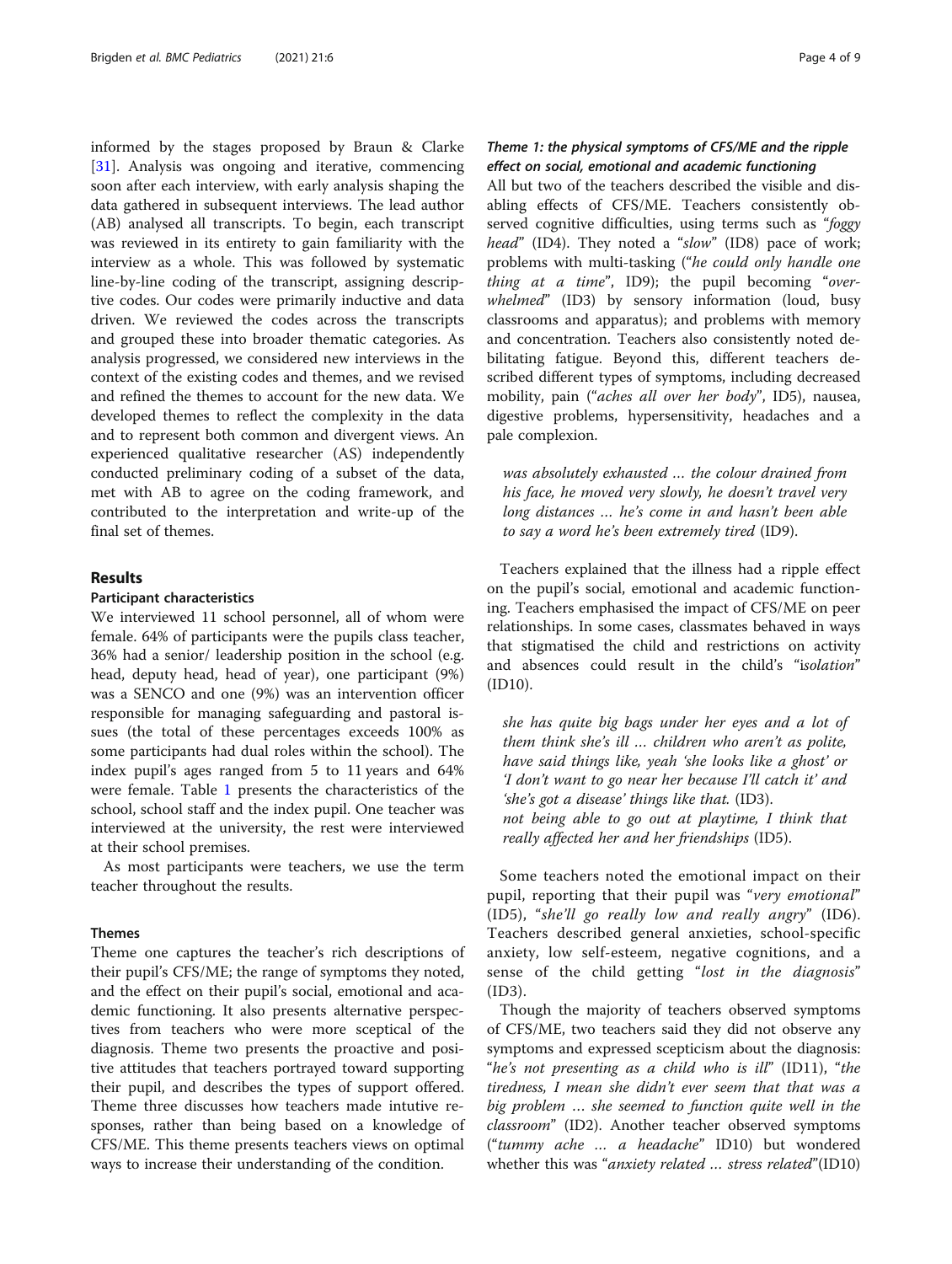<span id="page-4-0"></span>

|  |  | Table 1 Characteristics of the school, school staff and index pupil |  |  |  |  |  |  |  |  |  |
|--|--|---------------------------------------------------------------------|--|--|--|--|--|--|--|--|--|
|--|--|---------------------------------------------------------------------|--|--|--|--|--|--|--|--|--|

| ID | Pupil's age     | Pupil's school attendance (%) | Type of school            | Participant's relationship to pupil                                             |
|----|-----------------|-------------------------------|---------------------------|---------------------------------------------------------------------------------|
|    | $KS^a2$         | 60                            | State <sup>b</sup> school | Class teacher                                                                   |
| 2  | KS1             | 80                            | State school              | Class teacher                                                                   |
| 3  | KS1             | 20                            | State school              | Class teacher                                                                   |
| 4  | KS1             | 20                            | State school              | Intervention officer responsible for managing safeguarding<br>& pastoral issues |
| 5  | KS <sub>2</sub> | 60                            | State school              | Class teacher                                                                   |
| 6  | KS1             | 80                            | State school              | Class teacher                                                                   |
| 7  | KS1             | 80                            | State school              | Deputy head & class teacher                                                     |
| 8  | KS <sub>2</sub> | 40                            | State school              | Senior lead teacher & class teacher                                             |
| 9  | KS <sub>2</sub> | 20                            | State school              | Head of year                                                                    |
| 10 | KS <sub>2</sub> | $\mathbf{0}$                  | Private school            | Head of year                                                                    |
| 11 | KS <sub>2</sub> | 0                             | Private school            | Specialist Educational Needs Co-ordinator (SENCO)                               |

<sup>a</sup> Key Stage (KS) 1 = 5–7 years; KS2 = 8–11 years b State school = government funded schools

and questioned if these psychological elements were a "consequence or a cause" of her physical symptoms.

# Theme 2: close relationships and tailoring support to the individual needs of the child

Teachers explained that receiving confirmation of the diagnosis from clinic was an important enabler to them providing support.

we had the letter with the formal diagnosis on it … [the school] agreed without hesitation we had the back-up letter from the consultant so it all went really smoothly (ID8).

Once they received this, they were proactive in implementing a diverse range of adaptations to support the individual physical, emotional, social and academic needs of their pupil.

it's a medical condition, the child is not well … You need to support as much as possible (ID1).

They explained that they were in a good position to offer this support due to their close and consistent relationships with their pupil ("he's with me pretty much all day, every day", ID1, "[I] get to know each individual child"). This theme describes the different types of support that teachers offered.

Managing the child's activity Teachers understood that a key element of CFS/ME management was regulating the child's activity to avoid overexertion. Teachers worked "together" with families to negotiate a reduced timetable for the child. They based this on the child's individual academic needs, subject preferences, social needs, the times of day when the child had the most energy and lessons which were more strenuous.

I worked with mum basically to look at the timetable, look at where he could miss school and not have too much of a detriment to his learning … so we looked at his strengths and weaknesses in terms of his literacy and his maths and other subjects– together we co-ordinated a timetable. (ID1).

Teachers facilitated breaks for their pupil in lessons and breaktimes, during which children were encouraged to rest and engage in low energy activities ("to relax and lie down", ID5). Teachers provided quiet and comfortable spaces, providing items such as "cushions" (ID2) "beanbags" (ID3), "blanket … some comfort things" (ID5). Teachers prompted the child to take planned breaks, as well as being vigilant to signs of fatigue and recommending impromptu breaks as and when needed:

I know to look if he's looking tired … I can sort of say are you okay, do you need some time, do you want to go and sit in the library (ID1).

Instead of focusing on restriction and limitation, teachers reframed these breaks as meaningful roles or enjoyable activities. Examples included supervising younger children, helping at the school's reception desk at break times and being a conductor in music lessons.

I used to say to the music teacher she can't stand and play the violin … she can't actually physically do that, but she could possibly conduct them to keep them all in rhythm (ID8).

Responding flexibly to cognitive, physical and emotional difficulties Teachers made adaptations to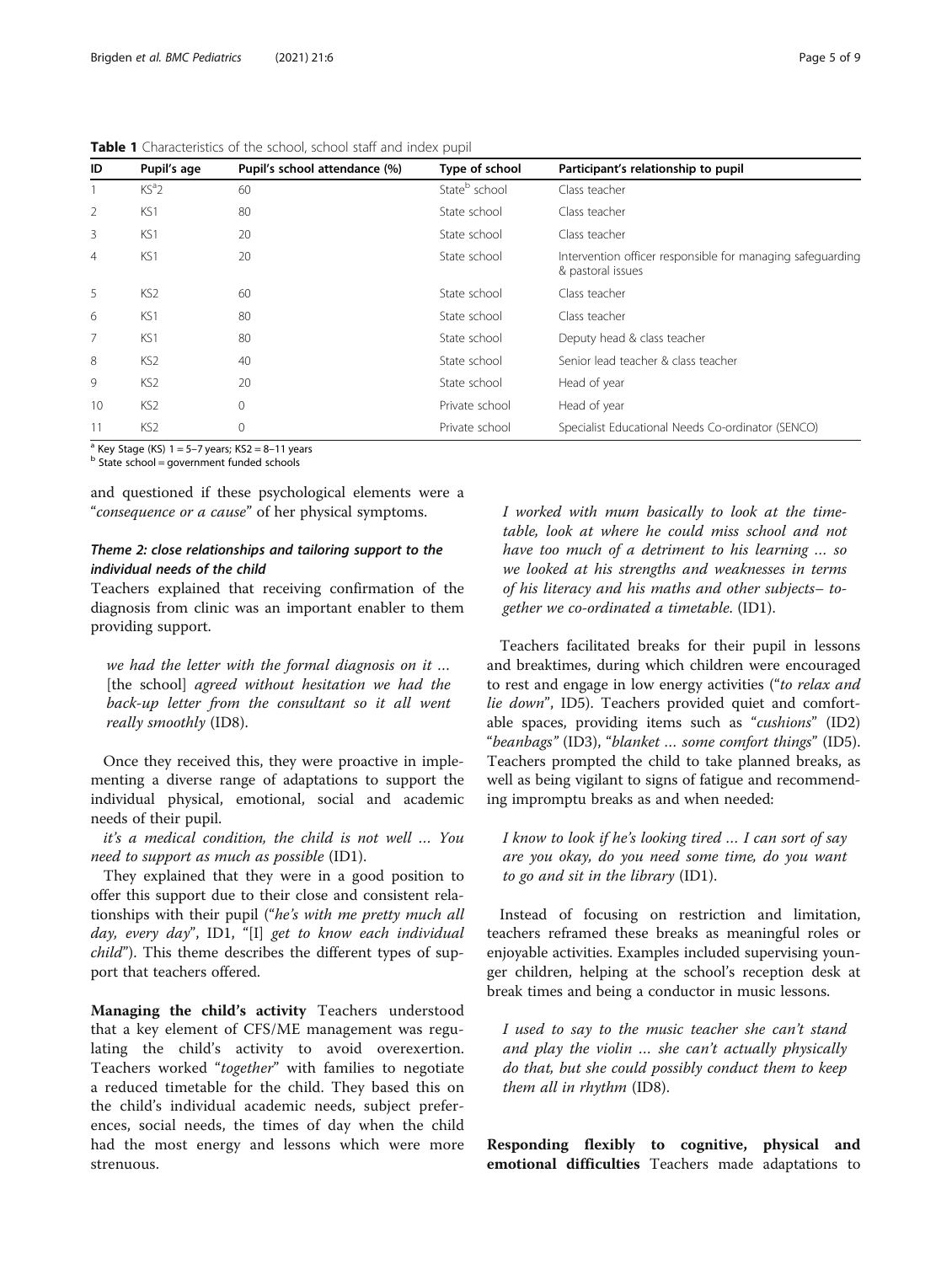cater for cognitive difficulties. They simplified tasks and provided extra time ("take as long as you want over it", ID1). To support the child with writing, teachers scribed, provided iPads, and suggested alternative activities to writing. Teachers also devised bespoke lessons plans to cater for cognitive issues and absences.

made a tailored curriculum … I would plan all of this and I would have the long-term plan for her for the months that were left in school … the medium term work that week and then I would make the photocopies and everything I needed for her (ID10).

Teachers also responded flexibly to individual needs: they catered for eating difficulties by allowing food and drink in the class and prompting the child to eat little and often. They supported the management of pain through behavioural techniques and medication. For those with mobility problems, they limited the distances the child had to travel in the school environment.

we couldn't put him in a lesson on one side of the school to the other … … I limit the sort of distance that he has to travel if you like (ID9).

Teachers employed strategies to manage the emotional needs of their pupil such as challenging negative thinking, building self-esteem, encouraging relaxation and mindfulness and "talking about emotions" (ID6).

I tried relaxation … mindfulness, we found that really helped, like the meditation I found like a couple of videos so she'd take an iPad out into a quiet space … she'd come back in like, "Yeah, it did. It did work", cos it like talks to her and she has to concentrate on her breathing (ID5).

Keeping a connection with school life Teachers felt that it was important to try and make children feel "as included as much as possible" (ID7) and feel "present even though absent" (ID10). There was wide variation in how schools tried to maintain engagement in school life, including sending work home, organising contact from classmates, using technology ("Skype or webcam so [child] realises that she's still part of this school", ID3), home-schooling and hospital education.

Encouraging communication about health Most teachers reported that their pupil "wasn't good at verbalising" (ID8) their symptoms, feelings, needs and preferences. All teachers felt that it was important to try and help communication. Some described tools/ techniques to facilitate this, such as "show a card" (ID5), symbolising their feelings and needs, and "a check-in system" (ID7), a set time for the child to communicate their feelings.

Facilitating peer support Teacher described their role as helping the child to maintain friendships. They organised contact at a manageable level to the child ("we got him together with just four friends, now half his tutor group wanted to see him which would … that it would have been far too overwhelming" ID9), ensured that the child had company on rest breaks, and arranged for peers to send things to the pupils home.

they sent him emails, they sent him video clips, they sent him photos of things they did (ID11).

Most teachers felt that it was important to talk to the class to raise "awareness" (ID6) and to promote supportive and empathetic attitudes.

children are going from a place of ignorance, to a place of ah, I get it now. Often a lot of picking on children issues disappear when they've had that peer awareness work (ID1).

They indicated that resources to help them talk to their class about it would be "be really helpful" (ID5). Teachers suggested "PowerPoint" (ID 1,2,3,8) "class activities" "pictures" (ID2) a "child-friendly way explaining it" (ID2), "fun" explanations, "some like basic childfriendly information" (ID6). They indicated that these were available and frequently used for other conditions/ difficulties such as ADHD, Downs Syndrome, ASD, Dyslexia, hidden disabilities, Diabetes, bereavement, epilepsy, obesity and visual impairment.

Teachers described barriers to supporting the individual needs of the child while managing large classes. They talked about the additional time, effort and staffing that was needed to support some of the adaptations. Further, "unpredictable" attendance meant teachers were unable to plan and were forced to make "off the cuff" (ID8) lessons plans for the child. However, on the whole, teachers viewed adaptations such as reduced timetable as feasible and acceptable, and they worked flexibly to facilitate these.

Theme one described three teachers who said they did not observe the symptoms or who questioned the diagnosis. In terms of the support these teachers offered, two said they worked to "*maintain contact*" (ID11) during the child's absences and developed tailored academic programmes to make up for missed schoolwork. They stated that the child did not require any other adaptations for their health ("nothing of that has ever been needed" ID10). The third made adaptations at the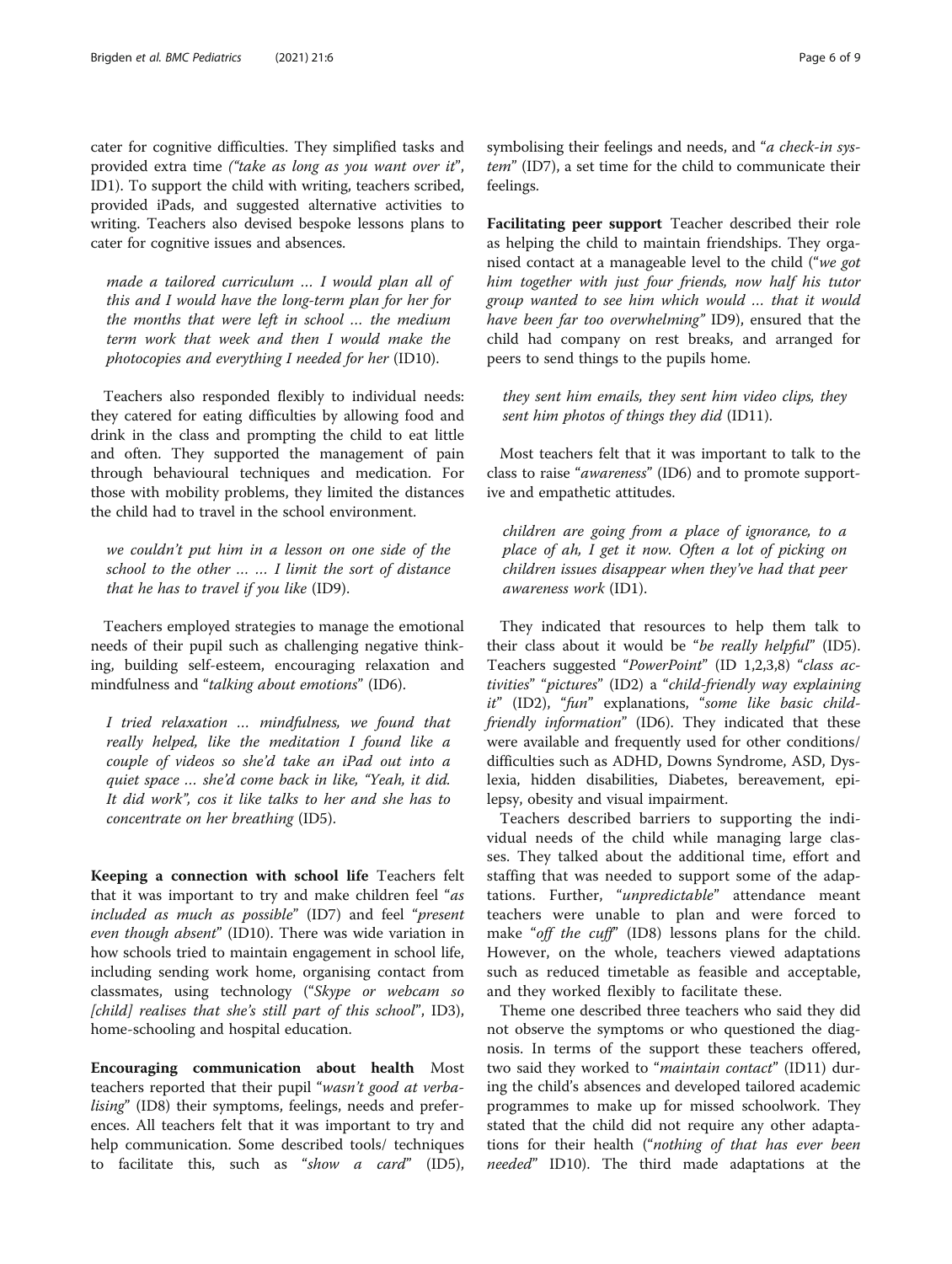family's requests, such as facilitating rest breaks and reducing timetables.

# Theme 3: proactive in providing support but lacking formal knowledge of the condition

Three teachers had prior knowledge of CFS/ME due to personal experiences, knowing a family or friends who had the condition. The rest stated that they had "very little" (ID2) prior knowledge and received little information or guidance from the clinical team. This meant that the adaptations the teachers made for their pupil with CFS/ME were based on intuition ("I basically made it up as I went along", ID5), their educational expertise  $(T)$ kind of just used my own experience", ID8) and from conversations with the child's parents/carers. As detailed in theme two, this did lead to proactive responses and individualised care plans for the child. However, in some cases, teachers felt concerned that they were making the right decision, and there were examples of strategies that were inconsistent with evidence-based treatment, for example, encouraging the child to take naps.

we just kind of did everything that we could but didn't know if it was the right thing or the wrong thing either really, I think that was the scariest part (ID5).

Teachers said there was a lack of information and wanted better resources about the condition and how to manage it in the classroom in the form of leaflets and training. They contrasted the limited information with the helpful resources available for other medical conditions (allergies/ EpiPens, asthma, diabetes, ADHD, ASD, Crohn's, epilepsy, dyslexia dyspraxia and the learning conditions). Teachers described the diverse ways that information was provided for these other conditions, from awareness-raising campaigns ("an autistic day and a diabetes day and an EpiPen afternoon", ID3), in-house training from school nurses and SENCOs ("a talk either from the school nurse or the first aid lead about diabetes, epilepsy … Crohn's and diabetes", ID4) and face-face and online external training from the local authority and from NHS services. Some teachers felt they needed more intensive, "direct conversation" (ID4) with clinicians to gather individualised information about the child.

# **Discussion**

#### Summary of findings

This is the first study to explore the views of teachers who had experience of supporting a younger child (5– 11-years) with CFS/ME. Most teachers described CFS/ ME as a disabling condition. These teachers consistently described cognitive dysfunction and significant fatigue, but beyond this, the symptoms varied from one account to the next (from mobility problems, to aches and pains, digestive problems, headaches, nausea and hypersensitivity). Two teachers did not observe symptoms of CFS/ ME, expressing a degree of scepticism about the diagnosis. Teachers described a close relationship with their pupil. They said they understood the individual needs of the child and portrayed positive and proactive attitudes towards providing support. This included facilitating rest breaks and limiting strenuous activities; using practical strategies to address cognitive, physical, social and emotional difficulties; maintaining a connection with the child during their absences from school; and encouraging the child to talk about their health and wellbeing. Teachers noted that receiving formal confirmation of the child's diagnosis enabled them to put support in place. Most teachers lacked prior knowledge of CFS/ME and felt there was limited information available. Because of this, the adaptations were often intuitive, rather than evidence-based.

# Strengths and limitations

We captured diversity with respect to the index pupil's ages, gender and levels of school attendance. Schools were predominately state schools (82%, which approximately reflects the composition of state schools in the UK [\[32\]](#page-8-0)) and we recruited schools from counties across the South-West of England, both rural and urban areas. The themes we developed capture the views of all participants, as we attend to divergent/negative cases [[33](#page-8-0)].

Participants in qualitative interviews may provide socially desirable responses. We worked to gain a nuanced narrative by probing about the challenges of supporting a child with CFS/ME. Despite this, participants mainly portrayed positive attitudes. This may be an accurate reflection, or may be a result of participants self-censoring negative views. We also recognise that teachers were a self-selecting sample, and those who declined/did not respond may hold more negative views. All of the participants were female, and the challenges in recruiting male participants is likely due to the fact that approximately 85% of primary school teachers are female [[34\]](#page-8-0). There may be gender differences in teachers views and experiences of CFS/ME, and we may not be able to generalise our results to male primary school teachers.

# Implications in the context of the literature

Teachers described proactive responses and expressed a sense of responsibility toward their pupil with CFS/ME. This is consistent with studies of other chronic health condition, which report that teachers feel central in supporting their pupil's additional academic needs, emotional wellbeing, the social consequences of illness, and physical symptoms [\[13\]](#page-8-0). However, the positive attitudes in this study are somewhat surprising, given the history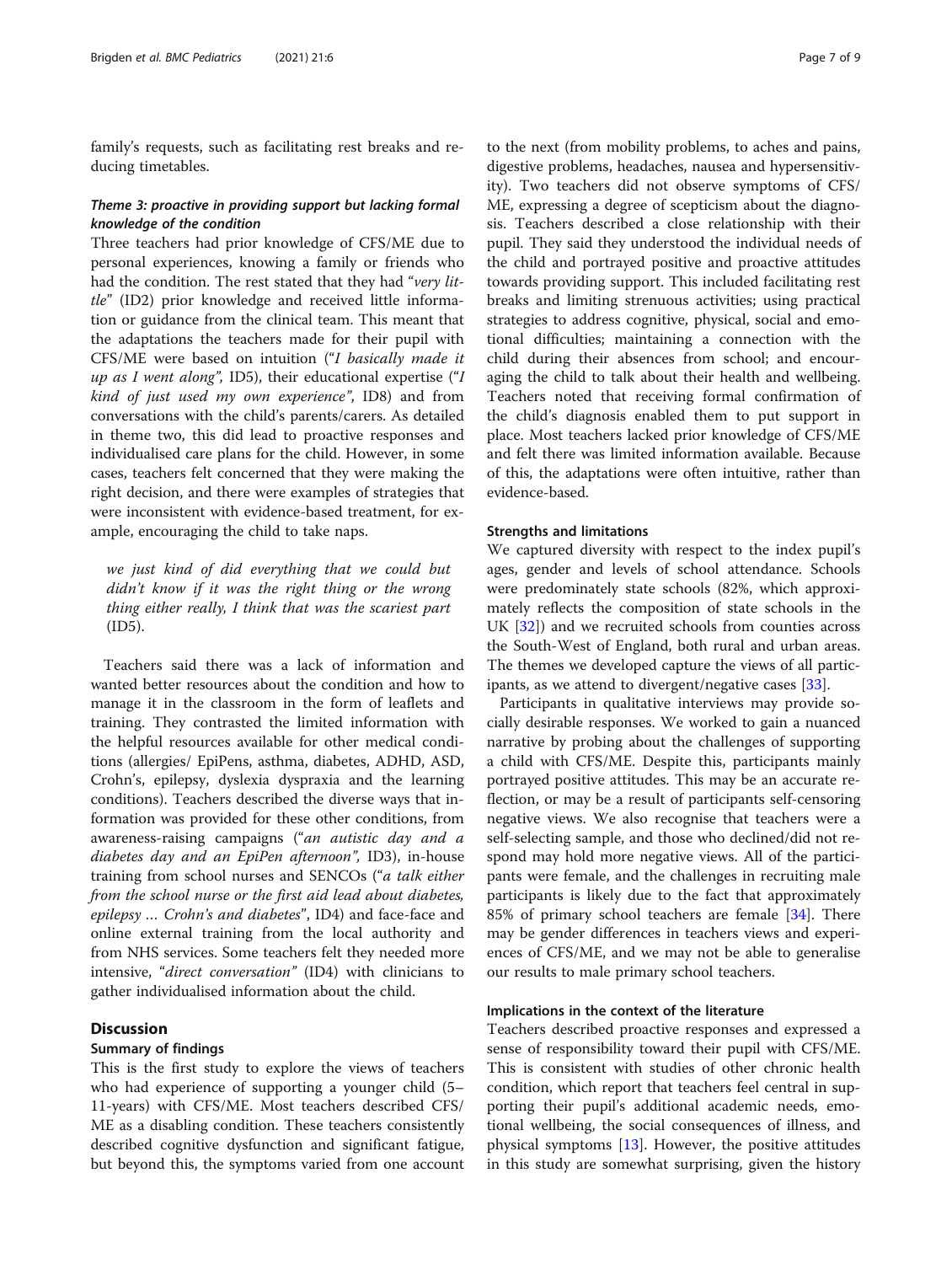<span id="page-7-0"></span>of CFS/ME. It has been a stigmatised condition [\[35](#page-8-0)], particularly in younger children where there has been little research [\[19\]](#page-8-0) and historical claims that diagnosing children is harmful [[36\]](#page-8-0). Although this study may indicate a shift in attitudes, it also reveals that it is still overlooked, with the teachers describing a lack of parity with other health conditions.

Teachers responded intuitively to meet the individual needs of the child. Intuition is an important part of professional decision-making which arises from an accumulation of experience [\[37](#page-8-0)]. Teachers described using strategies that were consistent with evidence-based management approaches for CFS/ME and chronic health conditions more generally. Examples include reducing school timetables, facilitating rest breaks, encouraging relaxation strategies, reducing isolation and promoting social support [[6,](#page-8-0) [38\]](#page-8-0). This indicates that there is potential for evidence-based approaches to be implemented in the classroom setting. However, teachers lacked a formal knowledge about CFS/ME and there were examples of strategies that were inconsistent with clinical recommendations for CFS/ME (e.g. encouraging the child to nap). This suggests that teachers existing expertise need to be supplemented with a formal knowledge of the condition and its management. They need more information and support, to employ principles of NICE recommended behavioural interventions (e.g. activity management and graded exercise therapy) in the class setting.

Clinical services may be positioned to provide this information. This idea is consistent with multisystemic models of care where families, schools and health care systems work together to support the child [[39](#page-8-0)]. It may be beneficial for clinics to focus on providing information that is pertinent to the teacher's role: the variety of presentations they may encounter (symptoms of CFS/ ME vary between individuals and fluctuate in intensity and severity [\[17\]](#page-8-0)); managing physical, cognitive and emotional symptoms in the classroom; managing absenteeism; explaining the condition to peers and supporting the child with maintaining friendships. Individual health care plans [\[40](#page-8-0)] are designed to facilitate conversations between teachers, families and health service and are mandated by the Department of Education. None of the teachers reported using this tool, and this suggests a need to explore the barriers to using this tool and interventions to increase its use for CFS/ME.

Teachers talked about the potential for creative and technological solutions to help them manage absenteeism. This is consistent with tool available such as using toys to represent children in the classroom [[41\]](#page-8-0) and webcams to virtually extend the child's participation and increase their social presence [[12](#page-8-0)]. However, it is necessary to understand if these approaches are acceptable to younger children and their families.

# Conclusion

This is the first study to explore the views of teachers who had experience of supporting a younger child  $(5-11 \text{ years})$ with CFS/ME, and we have developed recommendations based on the findings of this study. More support and resources are needed for teachers supporting a younger child with CFS/ME. There are no evidence-based school interventions, and further research is required to develop and test them.

## Supplementary Information

The online version contains supplementary material available at [https://doi.](https://doi.org/10.1186/s12887-020-02461-7) [org/10.1186/s12887-020-02461-7.](https://doi.org/10.1186/s12887-020-02461-7)

Additional file 1.

#### Abbreviations

CFS/ME: Chronic Fatigue Syndrome / Myalgic Encephalomyelitis; NICE: National Institute for Health and Clinical Excellence; NHS: National Health Service; KS: Key Stage; SENCO: Specialist Educational Needs Coordinator

#### Acknowledgements

We would like to thank all the participants who took part in the study. We are grateful for the support of the clinicians at the specialist paediatric CFS/ ME service at the Royal United Hospitals who helped to identify and recruit participants.

#### Authors' contributions

AB conceptualised and designed the study, collected and analysed data, and drafted the manuscript. AS supervised study design and data collection, analysed data and critically reviewed the manuscript, providing important intellectual input. EC conceptualised and designed the study and critically reviewed the manuscript, providing important intellectual input. All authors read and approved the final manuscript.

#### Funding

Miss Brigden is funded by the National Institute for Health Research (NIHR Doctoral Research Fellowship, DRF- DRF-2017-10-169). Prof Crawley was funded by the NIHR Senior Research Fellowship, SRF-2013-06-013). This report is independent research. The views expressed in this publication are those of the authors(s) and not necessarily those of the NHS, NIHR or the Department of Health and Social Care.

#### Availability of data and materials

The datasets generated and/or analysed during the current study are not publicly available due to the nature of the data (i.e. interviews containing highly personal information) which precludes sharing this publicly to preserve participant confidentiality and anonymity.

#### Ethics approval and consent to participate

This study obtained ethical approval from the National Health Service South West - Cornwall & Plymouth Research Ethics Committee (15/06/2017, 15/ NW/0502). We obtained full written consent from participants in this study.

## Consent for publication

Not applicable.

#### Competing interests

EC is an unpaid medical advisor for the Sussex & Kent ME/CFS Society.